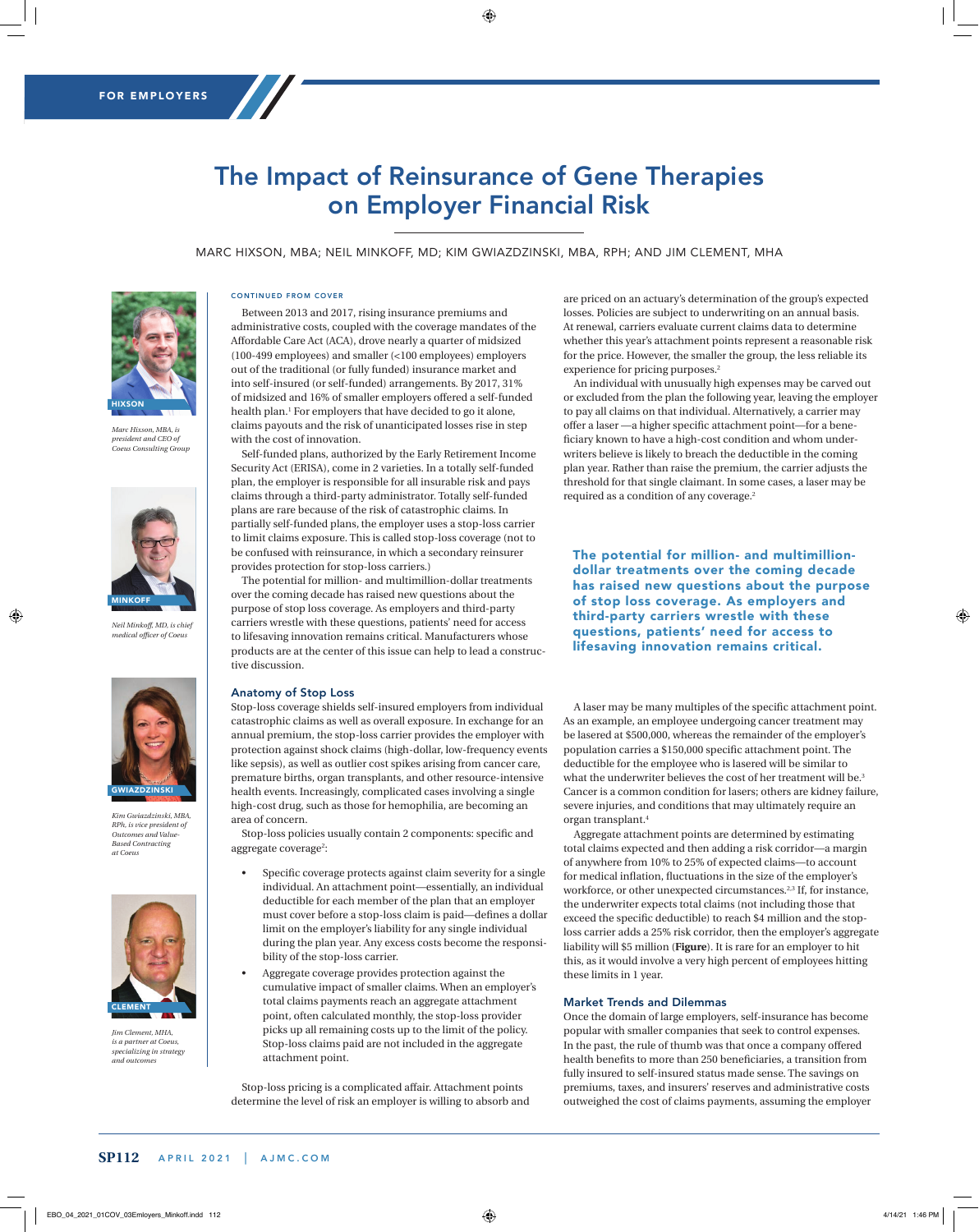### FIGURE 1. Stop-Loss Claim Flows



## A simplified example, assuming aggregate and specific attachment points of \$5 million and \$150,000, respectively

. <u>1.8 million \$1.1 million \$1.1 million \$1.1 million \$1.1 million \$1.1 million \$1.1 million \$1.1 million \$1.1 mill</u>

A hypothetical employer group has an aggregate attachment of \$5 million, based on an underwriter's expectation of \$4 million in total claims plus a 25% margin (A). The employer also carries a specific attachment of \$150,000 for individual claims (**B)**. During the plan year, this employer incurs \$8 million in total claims during the plan year (**C**). Two outlier claims—\$1,250,000 for a premature birth (claim 1) and \$250,000 for a breast cancer case (claim 2) (D)—exceed the employer's specific attachment of \$150,000. These are subtracted from the total, less the employer's deductible (ie, the specific attachment for each episode). The employer's remaining liability of \$6.8 million in claims (E) is counted toward the aggregate attachment, capping the employer liability at \$5 million for the plan year. The stop-loss policy reimburses the employer the remaining \$1,800,000 (F). For the two claims that exceed the specific attachment, the employer liability is \$150,000 each, the amount of the specific attachment. The stop-loss policy reimburses the employer \$1.1 million for claim 1 (G) and \$100,000 for claim 2 (H).

also had help from a stop-loss carrier with outliers.<sup>5</sup> But today, groups as small as 100 beneficiaries are self-insuring. Why?

The ACA helped accelerate this shift. The law included new coverage mandates and administrative costs, and it required qualified health plans to cover 10 categories of essential health benefits (EHB), some of which were less essential to some employers than others. Self-insured employers are exempt from the EHB clause. Moreover, in a self-insured arrangement, the employer has access to its own claims history, which allows management to make more informed decisions about plan design.6

But where the ACA created incentives for small employers to migrate away from fully insured plans, it also created trapdoors for them to mind along the journey. The health care reform law removed annual and lifetime limits on benefits, making catastrophic claims a much greater risk for self-insured groups, especially smaller ones. For an employer with 100 covered lives, a single million-dollar claim could be greater than the sum of all other claims in a given year.7

One insurance carrier saw its number of annual claims that exceeded \$1 million rise by 68% between 2013 (the year before ACA protections were implemented) and 2016, according to the Massachusetts Institute of Technology's Center for BioMedical Innovation. The center estimates the incidence of such claimants today at 1 per 10,000 to 15,000 covered lives each year.7

With benefit limits lifted, claims in excess of \$1 million were no longer rare. Stop-loss coverage became essential not only for smaller employers, but also for larger employers that once might have been able to absorb 1 or 2 million-dollar claims but now struggle with 10 or 20.8

That brings us back to innovation. Potentially curative therapies have reached the market today, and as many as 50 cell and gene therapies could receive Food and Drug Administration approval by 2030.9 Although many are for limited populations, they nonetheless contribute to the frequency of high-dollar claims. Tisagenlecleucel (Kymriah) and axicabtagene ciloleucel (Yescarta), chimeric antigen receptor (CAR) T-cell therapies for blood cancers, debuted in 2017 at list prices of \$475,000 and \$373,000 each for a course of treatment.<sup>10</sup>

And those don't even make the top 10 list in terms of cost (**Table**). Two gene therapies, onasemnogene

abeparvovec (Zolgensma) and voretigene neparvovec (Luxturna), developed respectively for a rare muscular disorder and a form of blindness, rank first and third. Zolgensma will set a plan sponsor back \$2.1 million; Luxturna, \$850,000.11

The costs of all of these products raise the question: What is the purpose of stop-loss coverage? Is it to cover unexpected risk? Or is it to buffer an employer from the known cost of expensive therapies? For a beneficiary with a history of claims for large B-cell lymphoma, tisagenlecleucel may well be a predictable cost-in-waiting. And yet, reinsurers may not be able to plan for it because most patients with cancer are treated within a short window of diagnosis. This beneficiary may not be carved out or lasered until next year.

#### Stop-loss Providers Respond

» market trends is a variation on the same concern: In the long term, answers to questions like those above will influence how those who write stop-loss policies will approach costly new innovations. For the short term, however, many are already taking steps to limit their own exposure. At their core, each of the following short-term responses to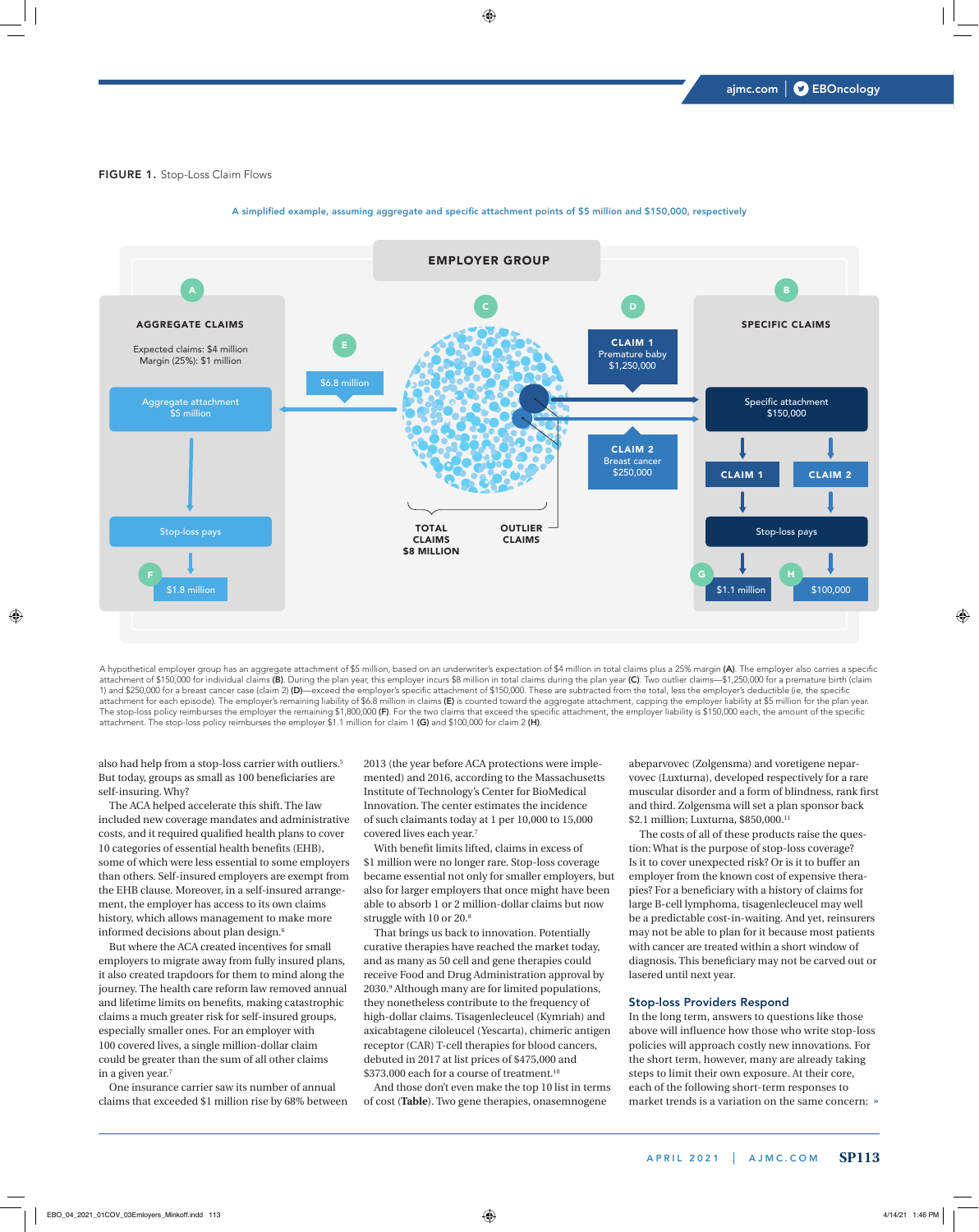## TABLE. The 10 Costliest Drugs in the United States<sup>11</sup> Annual cost (average wholesale price), based on length of therapy

| <b>Rank</b>    | Drug brand name | Cost        | <b>Rank</b> | Drug brand name | Cost      |
|----------------|-----------------|-------------|-------------|-----------------|-----------|
|                | Zolgensma       | \$2,125,000 | 6           | Soliris         | \$678,392 |
| 2              | Myalept         | \$855,678   | 7           | Blincyto        | \$672,968 |
| 3              | Luxturna        | \$850,000   | 8           | Ravicti         | \$664,092 |
| $\overline{4}$ | Folotyn         | \$793,870   | 9           | Lumizyme        | \$643,243 |
| 5              | <b>Brineura</b> | \$716,040   | 10          | Actimmune       | \$633,325 |

The cost of all of these products raise the question: What is the purpose of stop-loss coverage? Is it to cover unexpected risk? Or is it to buffer an employer from the known cost of expensive therapies? For a beneficiary with a history of claims for large B-cell lymphoma, Kymriah may be a predictable cost-in-waiting. And yet, stop-loss carriers may not be able to plan for it because most patients with cancer are treated within a short window of diagnosis. This beneficiary may not be carved out or lasered until next year.

## A Hypothetical Treatment for Rare Disease

When an expensive new product reaches the market, the manner in which a stop-loss carrier handles it has multiple ramifications for payers and patients. magine, for instance, that a rare disease affects 1 in every 75,000 children. A first-in-class, breakthrough treatment for this condition debuts with a list price of \$2 million for a course of therapy. Considerations to the carrier may include:



WHAT IS THE POPULATION FOR THIS PRODUCT? In an employer group covering 200,000 lives, there is a likelihood of approximately 1 child needing the product. But if the condition it treats is prevalent in certain populations because of a particular genetic mutation, or some other means, then incidence in a given population may be higher. ncidence estimates would also have to consider the number of women of childbearing age covered and their genetic predisposition.

WHAT IS THE COST TO THE EMPLOYER? Assuming a \$2500 patient deductible and a \$10,000 cap on co-insurance, the patient would normally be asked to pay \$12,500 and, absent stop-loss coverage, the employer would be responsible for the balance. If the employer has a specific attachment of \$150,000; however, the employer will cut its losses at \$137,500. These amounts do not figure in the possibility that a patient may be eligible for a manufacturer's copayment assistance programthe existence of which may also increase utilization of the product.



HOW DOES THE STOP-LOSS CARRIER PROTECT ITSELF? Continuing



with our example, the stop-loss carrier would pick up \$1,850,000 of the cost of the beneficiary's treatment. Whether the carrier is willing to shoulder such losses in future years depends on a number of factors, such as whether it could require certain women be tested for a relevant genetic mutation to be eligible for coverage, a laser, or to be excluded from coverage; whether to increase premiums across the population, or whether the employer moves the risk elsewhere, such as giving patients vouchers to buy coverage in the health insurance exchanges. ◆

as high-cost innovations serve an ever-greater number of people, stop-loss coverage becomes more expensive and includes more qualifications and lasers.

HIGH-COST AND HIGH-RISK PATIENTS. As stoploss contracts are subject to underwriting on an annual basis, carriers begin to review medical and prescription drug claims data a few months before a policy will renew. The purpose of this exercise is to identify individual claimants with a high likelihood of breaching the specific deductible during the next plan year.

To avoid unwelcome coverage surprises in the next or subsequent years, employers will need data mining and analytics capabilities that enable them to take a population health management approach. This means identifying those in their workforces who are not only at high risk now but also those who may be thought of as rising risk.

LASERS. Beneficiaries with a history of claims for a high-cost therapy, injectable drug, or other service have long been at risk for being lasered. Now, as the cost of innovation soars to new heights, even people with a higher-than-average predisposition for a costly illness may be candidates for lasers. Because a laser can be a sweeping liability to plan assets, a self-insured employer typically can absorb only 1 or 2 such cases.

Employers should work with their third-party administrators to understand their stop-loss carriers' own appetite for risk and whether the carrier is sensitive to a particular diagnosis, therapy, or dollar threshold. This may help the employer to identify individuals who are at risk of being lasered and proactively evaluate their eligibility for patient assistance programs on a regular basis.

EXCEPTIONS. If the stop-loss carrier does not offer a laser on a high-cost beneficiary, it may choose 1 of several actuarial options: build a high-cost treatment into premiums, increase the cost threshold (ie, the specific attachment) for each beneficiary or, perhaps a worst-case scenario for the employer, exclude the individual from coverage altogether. While the ACA guarantees coverage for people with pre-existing conditions in ERISA plans, this protection is not incumbent on stop-loss carriers that back a self-funded plan.

Patient exclusions drive up the cost of claims in ERISA plans. The cumulative effect of exclusions may force employers to move back into the fully insured market, where services are more tightly managed and where they have less control over costs and less transparency of claims.

SECONDARY REINSURERS. Yes, stop-loss carriers themselves purchase reinsurance. It is not uncommon for carriers to transfer individual-claim risk (anywhere from \$1 million for a smaller carrier to \$5 million or more for a larger one) to a secondary reinsurer in exchange for a per-person, per-month premium. When this happens, a portion of an employer's premium for stop-loss coverage becomes a pass-through expense to the employer.<sup>12</sup>

Because of the increasing severity and frequency of high-cost drug claims, secondary reinsurers are beginning to exit the market. Stop-loss carriers are a safety valve for self-insured employers (and for traditional payers as well), and secondary reinsurers are their safety valve. As each valve closes, pushing risk back toward the payer, the cost of self-insuring grows, forcing the employer to consider alternatives to its current strategies for managing risk.

MONITORING PIPELINES. Stop-loss carriers follow manufacturers' pipelines to identify potential new treatments, especially innovations likely to be high cost. These potential treatments are matched to individuals within the employer's population whose medical and claims histories suggest they may be candidates for it. The stop-loss carrier's underwriters may, in turn, set qualifications for these beneficiaries, although at times there may be no way to tell if treatment will happen in the plan year.